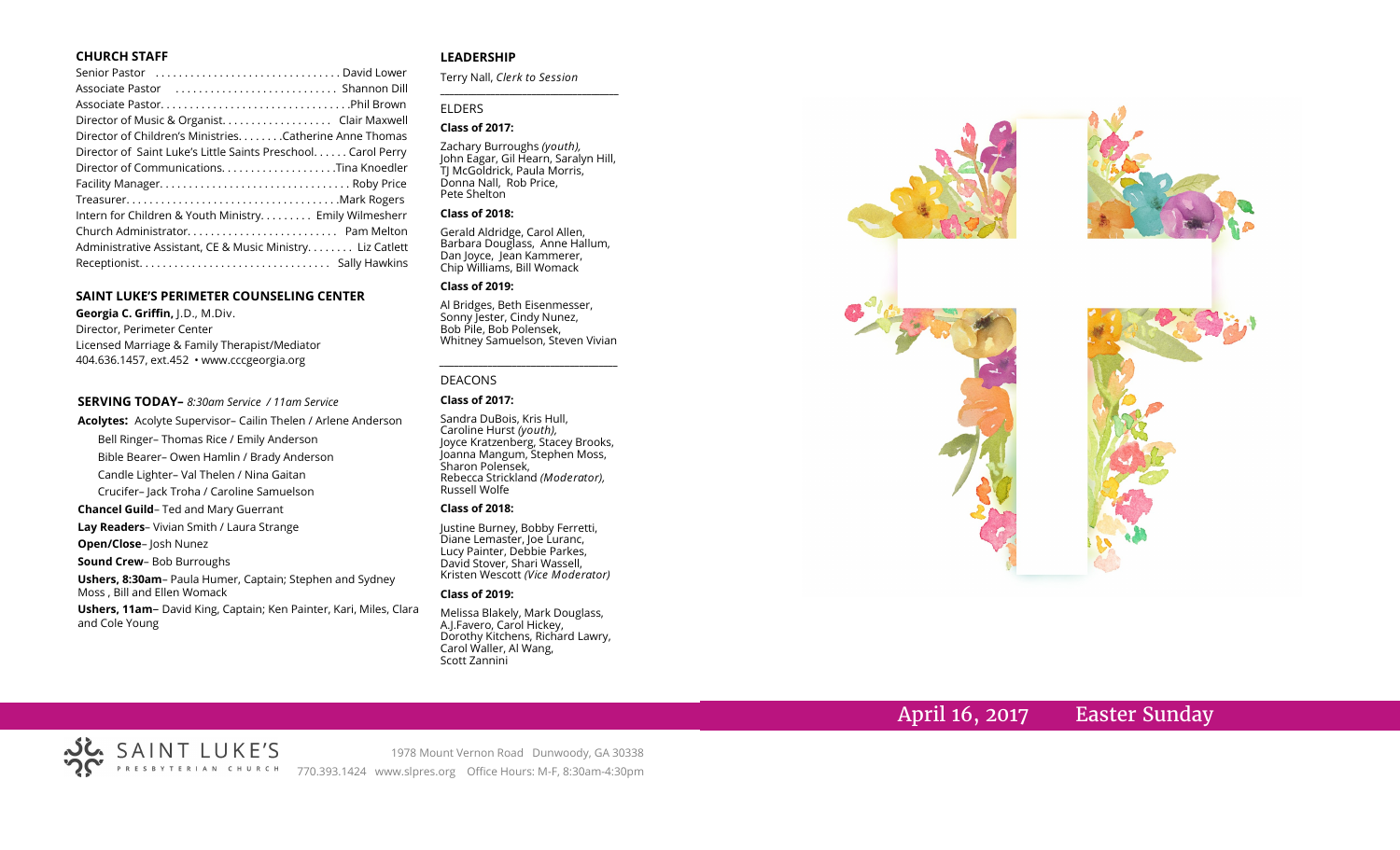

1978 Mount Vernon Road • Dunwoody, Georgia 30338 770.393.1424 • www.slpres.org

## **April 16, 2017**  Easter Sunday

## **Liturgical Color:** White

*White is used on days we celebrate the redemptive work of Jesus Christ, such as Easter, Christmas and Communion Sundays.*

# **SUNDAY SCHEDULE**

8:30am Chapel Communion Service 9:30am Sunday School 11:00am Sanctuary Worship Service *Nursery available at all services and Sunday School.*

# MISSION

Responding to God's call and empowered by the Holy Spirit, we invite all to join us in knowing, serving, and sharing Jesus Christ here and around the world.

# VISION

To be a beacon of faith, hope, and love– every member an active disciple in Christ's ministry.

**WELCOME, GUESTS!**  We are delighted you are worshipping with us.

**DURING** the Welcome, please print the requested information on the Friendship Pad and pass the Friendship Pad down the pew.

**AFTER** the worship service, please join us outside the Sanctuary where our Pastors or a church officer will be available to answer questions and provide you with a loaf of freshly -baked bread.

**FOR MORE** information about our programs, ministries or membership, please contact one of our Pastors at 770.393.1424, or visit our website: slpres.org.

# **THAT ALL MAY WORSHIP**

**ASSISTIVE** A hearing loop is accessible by switching hearing aids to T-coil. Also,  $\frac{1}{\sqrt{1}}$ large print hymnals and back cushions are available. Please contact an usher for further assistance.

**CHILDREN** are a precious part of our church family, and we welcome them in worship. Worship notebooks and activity packets are available on the back ledges of the sanctuary for preschool and elementary ages. Each week, children are invited to walk up for an age-appropriate message during "Tell Us Our Story." After that time, they may remain in worship, go to Faithful Friends (K-2nd) or go to child care (PreK and younger).

**HABITAT UPDATE 2017, ANOTHER HOUSE** 

**BUILT ON A DREAM**—Just two more Saturdays and it is turn-over-the-keys time for Sonja Hodges! Nearly all of the work on her new Habitat house will be completed on April 22. April 29 will be a day to put the finishing touches on the house and landscape the property. Following a great morning of work, volunteers will enjoy a fantastic lunch and a joy-filled dedication ceremony. We especially need volunteers on April 22 as several of the "regulars" will not be able to make it that day. Of course, the last Saturday is absolutely amazing. Hopefully many Saint Luke's members will find a way to make it to the house on the last day. The house address is 1500 Monteel Drive, NW, 30318. We will have the usual carpool arrangement. If you want a ride or you want to be a driver, meet at the church parking lot (Manhasset Street) in time for a 7am departure. The day starts at 7:30am, ends at 2:30pm. Each person must sign up by the Wednesday of the week in which the work Saturday occurs.

www.stlukes.atlantahabitat.volunteerhub.com.

**SAINT LUKE'S GIFT TO SONJA, HABITAT HOMEOWNER--**Beginning Easter Sunday through Friday, April 21, there will be a handmade bench in our church lobby. This bench, made from all recycled materials, is Saint Luke's gift to Sonja Hodges, the new Habitat homeowner. There will be pens and specific instructions on signing the back of the bench.

## **CALLING ALL SAINT LUKE'S LADIES**—You

are invited to come to the Presbyterian Women's Annual Spring Gathering on Monday, May 8, starting at 6pm for fellowship and punch in the lobby, followed by a potluck dinner in the Great Hall and then a church service in the Chapel led by our guest speaker, Ms. Carrie Weatherford, Director of Children and Family Ministries at Roswell Presbyterian. All are welcome and it's a fun, casual gathering! Please register on the sign-up sheet in the lobby. For questions, contact either Andrea Price, [andreacoppedgeprice@gmail.com](mailto:andreacoppedgeprice@gmail.com) or Fern Mitropoulos, [tmitropoulos@comcast.net.](mailto:tmitropoulos@comcast.net)  We sure hope to see you there!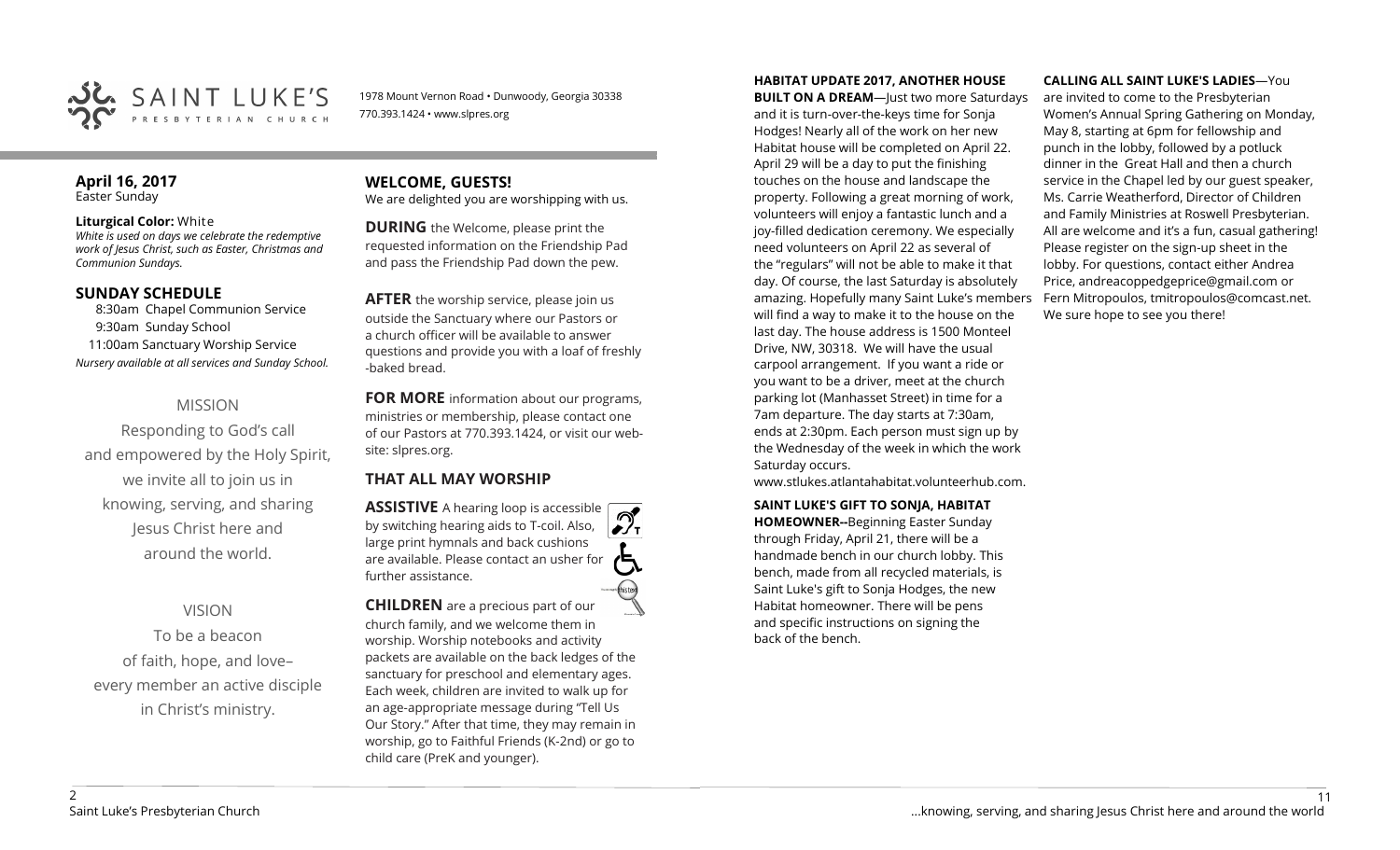# YOUTH MINISTRY

**Phil Brown philbrown@slpres.org / 770.393.1424 ext. 238 Emily Wilmesherr emilywilmesherr@slpres.org/ 770.393.1424 ext. 234**   $\_$  ,  $\_$  ,  $\_$  ,  $\_$  ,  $\_$  ,  $\_$  ,  $\_$  ,  $\_$  ,  $\_$  ,  $\_$  ,  $\_$  ,  $\_$  ,  $\_$  ,  $\_$  ,  $\_$  ,  $\_$  ,  $\_$  ,  $\_$  ,  $\_$  ,  $\_$ 

# **YOUTH SUNDAY SCHOOL / YOUTH GROUP**

Happy Easter! No Sunday School or Youth Group today.

# **YOUTH SUNDAY**

Sunday, April 30. Look for follow up email with details about how to help out.

# **SUMMER TRIPS**

If you are going on any summer trips please plan to attend the meeting on April 30 from 12:30-1:30pm in the Session Room, lunch will be provided. Please contact Phil if you would be able to pick up lunch for the meeting (you will be reimbursed.)

# **VIDEO RECORDING**

Seeking interested youth who may want to help video during the 11am service. No experience necessary. Email Roby Price is you would like more details. robyprice@slpres.org.

# **MARK YOUR CALENDARS**

Rise Against Hunger ( Stop Hunger Now) is April 23, 9:30am in the Great Hall Youth Sunday is April 30 Parent Feedback Group with Breakfast/Coffee, May 7 at 9:30am, FINCH Room 203 Six Flags is May 21

# MUSIC MINISTRY

**Clair Maxwell clairmaxwell@slpres.org / 770.393.1424 ext. 227**  \_\_\_\_\_\_\_\_\_\_\_\_\_\_\_\_\_\_\_\_\_\_\_\_\_\_\_\_\_\_\_\_\_\_\_\_\_\_\_\_\_\_\_\_\_\_\_\_\_\_\_\_\_\_\_\_\_\_\_\_\_\_\_\_\_\_\_\_\_\_\_\_\_\_\_\_\_\_\_\_\_\_\_\_\_\_\_\_\_\_\_\_\_\_\_\_\_\_\_\_

# **CHOIR REHEARSALS ON WEDNESDAYS:**

| 6:30-7:20pm | Festival Ringers, Youth & Adults, Clair Maxwell, Director |
|-------------|-----------------------------------------------------------|
| 7:30-9:00pm | Chancel Choir, Youth & Adults, Clair Maxwell, Director    |

# **SUMMER MUSIC**

We are currently scheduling music for our summer worship services while our choirs take the summer off. If you play an instrument, take music lessons, or can't sing with the choirs during the year, this is your chance to share your gifts with the congregation. Music is needed at the 8:30 and 11 a.m. services from June 4 through August 13. All singers and instrumentalists (as soloists or in ensembles) are welcome and appreciated! Contact Clair Maxwell if you would like to participate.

# **Flowering of the Cross**

This morning we rejoice as the stark emptiness of the Good Friday wooden cross is transformed by the beauty of flowers carefully placed by our children. All are welcome to come forward and place their flowers. *(extra flowers are available.)* This Saint Luke's tradition symbolizes the resurrection of Christ and the certain hope of salvation. Thanks be to God!

# **In Preparation for Worship**

"The resurrection completes the inauguration of God's kingdom. . . It is the decisive event demonstrating that God's kingdom really has been launched on earth as it is in heaven…The message of Easter is that God's new world has been unveiled in Jesus Christ and that you're now invited to belong to it." *– N.T. Wright*

**Prelude** Crown Him the Glorious King *arr. Larry Shackley* Alleluia, Christ Is Risen! *arr. Douglas E. Wagner*  Chorale—Fantasy on "Christ the Lord Has Risen" *Flor Peeters*

# **Gathering Prayer and Chiming of the Hour**

| <b>Movement Introit</b> | Thine Is the Glory     | Amanda Lower and Friends |
|-------------------------|------------------------|--------------------------|
|                         | George Frideric Handel |                          |

# **Words of Welcome**

# **Call to Worship\***

| Leader:                   | This is the good news: the grave is empty – Christ is risen!                                               |  |  |
|---------------------------|------------------------------------------------------------------------------------------------------------|--|--|
|                           | People: (loud) Hallelujah!                                                                                 |  |  |
|                           | Leader: This is the good news: the light shines in the darkness,<br>and the darkness can never put it out! |  |  |
|                           | People: (louder) Hallelujah!                                                                               |  |  |
|                           | Leader: This is the good news:<br>we are set free from the powers of sin and death and despair!            |  |  |
|                           | People: (louder still) Hallelujah!                                                                         |  |  |
|                           | Leader: This is the good news: because Christ lives, we too shall live!<br>Let us rejoice and be glad!     |  |  |
|                           | People: (loudest) Hallelujah! Hallelujah! Let us worship God.                                              |  |  |
|                           | Processional Hymn #232*<br>Jesus Christ is Risen Today EASTER HYMN, arr. James Biery                       |  |  |
| <b>Prayer for the Day</b> |                                                                                                            |  |  |
|                           |                                                                                                            |  |  |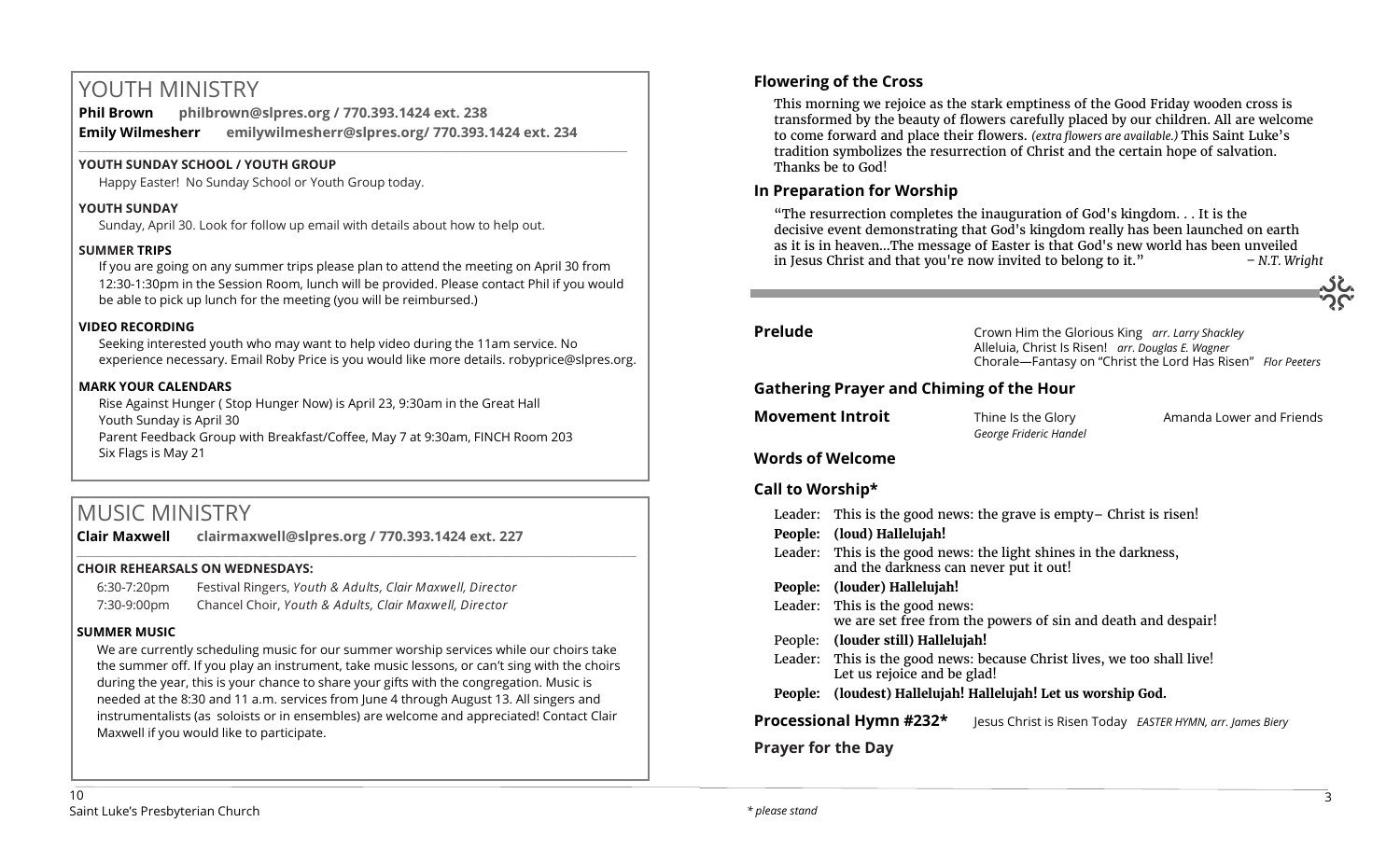# **Passing of the Peace of Christ\***

Leader: May the peace of Christ be with you. **People: And also with you.** 

# **Tell Us Our Story** Shannon Dill

*Parents may take their children (through PreK) to our nursery, Room 120 in Sheppard Hall, which is located just across the courtyard through the glass doors. We encourage older children to remain in worship on this special day; however, these children will also be welcome in Room 120.*

**Anthem** The Heavens Declare the Glory of God Chancel Choir *Benedetto Marcello, arr. Don McAfee* 

The heavens declare the glory of God; the earth sings forth his holy name. The hills and plains sing praise to him; new songs of joy they raise to him. Both day and night his might proclaim.

The day shows forth his majesty; the night sings praise eternally.

Their voice is sounding, resounding praise to him.

Let all creation lift its voice, all nature and mankind rejoice. Amen*. (Psalm 19 paraphrase)*

**Prayer for Illumination** Vivian Smith *(8:30am)*/ Laura Strange *(11am)*

# **Scripture Lesson** Luke 24:1-12, *page 84 of the New Testament*

Leader: The Word of the Lord. **People: Thanks be to God.**

## **Sermon** "Wait...,What???" **David Lower** David Lower

**Hymn #246\*** Christ is Alive! *TRURO*

# Affirmation of Faith\* Apostles' Creed

**I believe in God, the Father Almighty, Maker of heaven and earth, and in Jesus Christ, His only Son, our Lord; who was conceived by the Holy Ghost, born of the Virgin Mary, suffered under Pontius Pilate; was crucified, dead, and buried; He descended into hell; the third day He rose again from the dead; He ascended into heaven, and sitteth on the right hand of God the Father Almighty; from thence He shall come to judge the quick and the dead.**

# ADULT MINISTRY

**Shannon Dill shannondill@slpres.org / 770.393.1424 ext. 229** 

## **ADULT SUNDAY SCHOOL**

Classes meet between the worship services, 9:30-10:30am. Descriptions of current groups are available on our website (slpres.org) or http://bit.ly/AdultSundaySchool. Please join us!

 $\_$  ,  $\_$  ,  $\_$  ,  $\_$  ,  $\_$  ,  $\_$  ,  $\_$  ,  $\_$  ,  $\_$  ,  $\_$  ,  $\_$  ,  $\_$  ,  $\_$  ,  $\_$  ,  $\_$  ,  $\_$  ,  $\_$  ,  $\_$  ,  $\_$ 

## **FRIDAY MORNING MEN'S BIBLE STUDY**

Fellowship and Bible study every Friday from 6:40-8am in the Parlor with Dan Joyce.

# **DISCIPLE SERIES**

The final study in the Series, *Christian Believer,* focuses on essential doctrines of the Christian faith and makes connections between the doctrine and daily living. Classes are Tuesdays, 7-9pm.

## **BIBLE STUDY: "WAYFARERS"**

Come join David, Shannon or Phil as this week's preacher leads a study of the scripture for the upcoming Sunday's worship. Meet on Wednesdays at 10am in the church library.

# S P L A S H ! CHILDREN'S MINISTRIES

**Catherine Anne Thomas cathomas@slpres.org / 770.393.1424 ext. 228** 

## **VBS MAKER FUN FACTORY**

Thanks to all the volunteers who have signed up to work in our Fun Factory! Many positions have been filled, but we do have a wide selection of openings. Please visit the volunteer board in our main lobby and tell us what you'd love to do!

**\_\_\_\_\_\_\_\_\_\_\_\_\_\_\_\_\_\_\_\_\_\_\_\_\_\_\_\_\_\_\_\_\_\_\_\_\_\_\_\_\_\_\_\_\_\_\_\_\_\_\_\_\_\_\_\_\_\_\_\_\_\_\_\_\_\_\_\_\_\_\_\_\_\_\_\_\_\_\_\_\_\_\_\_\_\_\_\_\_\_\_\_\_\_\_\_\_\_\_\_\_\_\_\_\_\_\_** 

## **CHILDREN'S WELCOME WAGON**

Needed: friendly adult volunteers to serve as a Children's Welcome Wagon greeter in Sheppard Hall on Sunday mornings!

Duties include: directing families to children's classroom, making sure our child care staff has what they need, and a few administrative tasks to make sure our children feel welcome.

Hours: Sunday mornings (that you select) from 10:45am to 12:15pm.

Please email [cathomas@slpres.org](mailto:cathomas@slpres.org) if you can help. This is an immediate need, and we need at least six people. Thanks!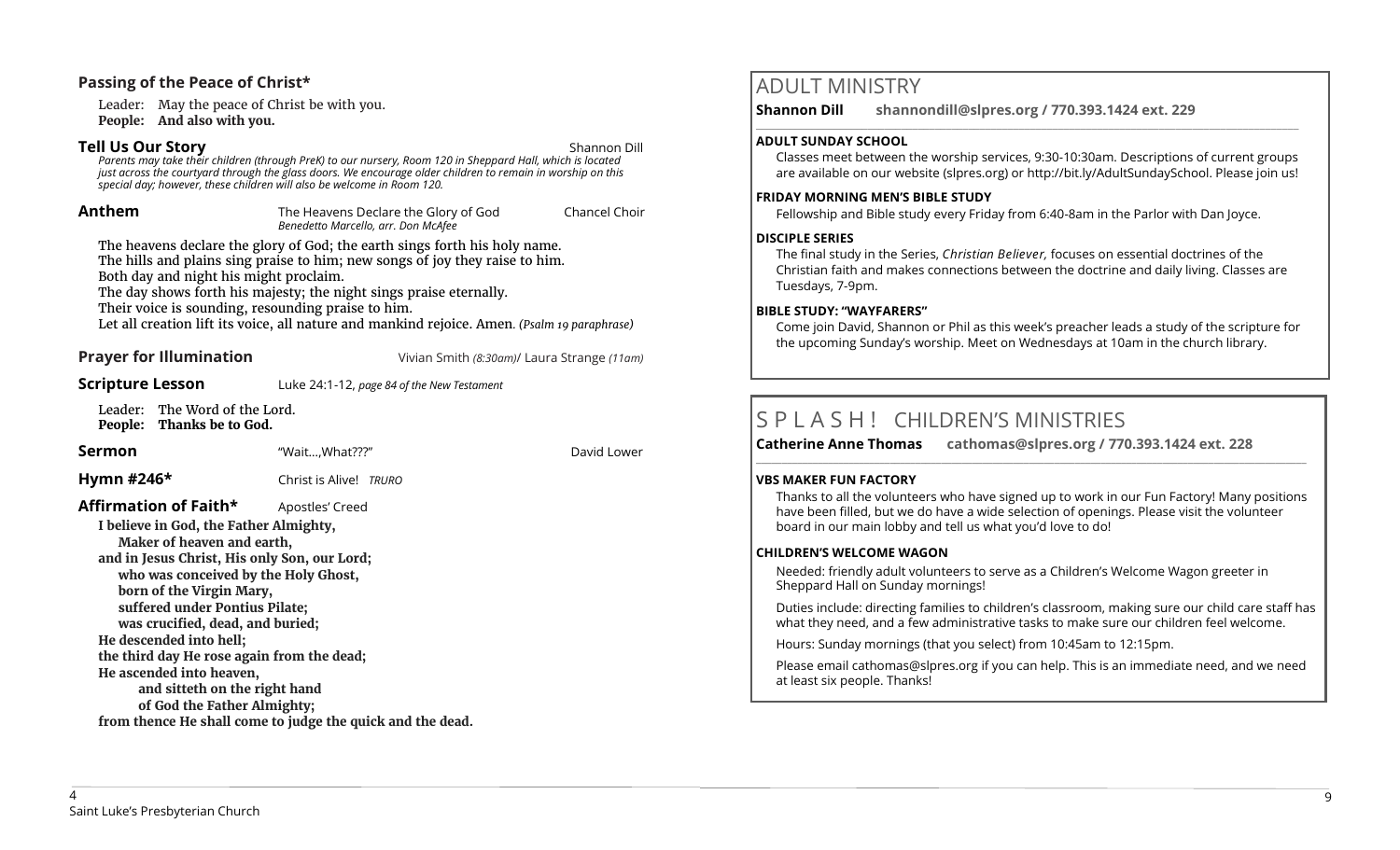# A NIGHT UNDER THE STARS

Chastain at Saint Luke's, April 30, 6:30pm in the Manhasset parking lot. Don't miss this evening of live entertainment in the style of the Chastain amphitheater. Bring your own food, beverages and utensils and decorate your table! (the church provides tables and chairs).

> Table seats are available on a first come, first served basis. Free childcare is available by reservation only.

# COLLEGE SCHOLARSHIP OPPORTUNITY

High school seniors, need a little financial help with your first year of college? You may qualify for the Saint Luke's College Scholarship! Pick up and complete an application-available in the lobby or they may be obtained from the church web site, www.slpres.org. Look under the Resources tab and scroll down to Forms. Deadline is May 7.

**I believe in the Holy Ghost; the holy catholic Church; the communion of saints; the forgiveness of sins; the resurrection of the body; and the life everlasting. Amen.**

# **Prayers of the People**

**The Lord's Prayer** 

**Our Father, who art in heaven, hallowed be thy Name, thy kingdom come, thy will be done, on earth as it is in heaven. Give us this day our daily bread; and forgive us our debts, as we forgive our debtors; and lead us not into temptation, but deliver us from evil. For thine is the kingdom, and the power, and the glory, forever. Amen.**

# **Offering Invitation**

*Giving is a tangible sign of worship. If you give electronically, there is a blue, laminated, electronic giving card in the pew rack to place in the offering plate as it is passed.*

**Offertory Chancel Choir** Joy in the Morning *Natalie Sleeth* Chancel Choir

There'll be joy in the morning on that day for the daylight will dawn when the darkness is gone. There'll be peace and contentment evermore, every heart, every voice will together rejoice. And the glory of the Lord will shine upon us, will bring the truth divine. There'll be love and forgiveness everywhere and the way of the Lord will that day be restored.